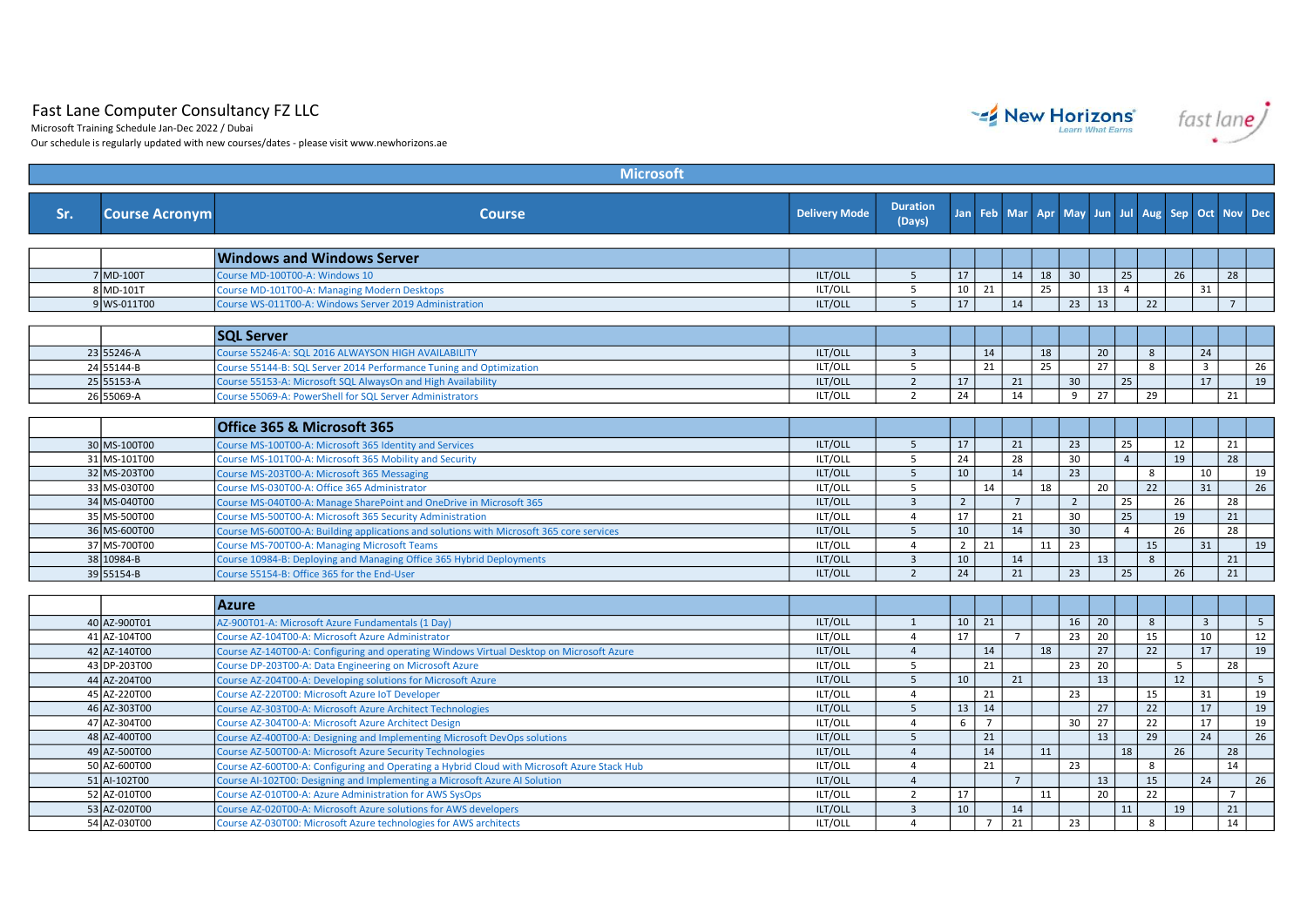## Fast Lane Computer Consultancy FZ LLC

Microsoft Training Schedule Jan-Dec 2022 / Dubai

Our schedule is regularly updated with new courses/dates - please visit www.newhorizons.ae

| <b>Microsoft</b> |                          |                                                                                                               |                      |                           |             |                      |    |                |                       |                 |                |                     |                 |             |                 |
|------------------|--------------------------|---------------------------------------------------------------------------------------------------------------|----------------------|---------------------------|-------------|----------------------|----|----------------|-----------------------|-----------------|----------------|---------------------|-----------------|-------------|-----------------|
| Sr.              | <b>Course Acronym</b>    | <b>Course</b>                                                                                                 | <b>Delivery Mode</b> | <b>Duration</b><br>(Days) |             |                      |    |                | Jan Feb Mar Apr May   | Jun Jul         |                | Aug Sep Oct Nov Dec |                 |             |                 |
|                  | 55 DP-090T00             | Course DP-090T00: Implementing a Machine Learning Solution with Microsoft Azure Databricks                    | ILT/OLL              | $\mathbf{1}$              | 24          |                      |    | $\overline{4}$ |                       | 13              |                | 5                   |                 |             | 5               |
|                  | 56 552241-A              | Course 552241-A: Microsoft Azure Big Data Analytics Solutions                                                 | ILT/OLL              | $\overline{2}$            | $2^{\circ}$ |                      | 14 |                |                       | 13              |                | 12                  |                 |             | 12              |
|                  |                          | <b>Microsoft System Center</b>                                                                                |                      |                           |             |                      |    |                |                       |                 |                |                     |                 |             |                 |
|                  | 58 55009-A               | Course 55009-A: System Center 2012 Service Manager                                                            | ILT/OLL              | 5                         |             | $7\overline{ }$      |    |                | 25                    |                 |                | 15                  |                 | $7^{\circ}$ |                 |
|                  | 60 50028-E               | Course 50028-E: Installing and Configuring System Center Operations Manager 2007 R2                           | ILT/OLL              | 5                         |             | 14                   |    |                | $\overline{30}$       |                 |                | $\overline{18}$     |                 | 14          |                 |
|                  | 61 50524-A               | Course 50524-A: Installing and Configuring Service Level Dashboard                                            | ILT/OLL              | $\overline{2}$            | 17          |                      | 21 |                |                       | 13              |                | 5                   |                 |             | 12              |
|                  |                          |                                                                                                               |                      |                           |             |                      |    |                |                       |                 |                |                     |                 |             |                 |
|                  |                          | <b>Sharepoint</b>                                                                                             |                      |                           |             |                      |    |                |                       |                 |                |                     |                 |             |                 |
|                  | 67 55026-A               | Course 55026-A: Upgrading your End User Skills to SharePoint 2013                                             | ILT/OLL              | $\overline{3}$            |             | $7\overline{ }$      |    |                | 23                    |                 |                | 8                   |                 | 21          |                 |
|                  | 68 55028-A               | Course 55028-A: SharePoint 2013 Power User                                                                    | ILT/OLL              | $\overline{2}$            |             | 21                   |    |                | 25                    |                 |                | 15                  | 31              |             | 26              |
|                  | 69 55029-B               | Course 55029-B: Introduction to SharePoint 2013 for Collaboration and Document Management                     | ILT/OLL              | $\mathbf{1}$              | 17          |                      |    |                | 30                    |                 | $\overline{4}$ | 26                  |                 | 28          |                 |
|                  | 70 55033-A               | Course 55033-A: SharePoint 2013 Site Collection and Site Administration                                       | ILT/OLL              | 5                         |             | 14                   |    |                |                       | 13              |                | 26                  |                 |             | 26              |
|                  | 71 55037-A               | Course 55037-A: SharePoint 2013 Search Inside Out                                                             | ILT/OLL              | 5                         | 24          |                      |    |                | 23                    |                 |                | 15                  | 31              |             | $\overline{26}$ |
|                  | 72 55052-A               | Course 55052-A: SharePoint 2013 End User Level II                                                             | ILT/OLL              | 3                         |             | $\overline{7}$       |    |                | 25                    |                 |                | 15                  | 31              |             | 26              |
|                  | 73 55066-A               | Course 55066-A: PowerShell for SharePoint Administrators                                                      | ILT/OLL              | 1                         |             | 21                   |    |                |                       | 6               |                | 26                  |                 |             | 19              |
|                  | 74 55102-B               | Course 55102-B: The SharePoint 2013 Server Collection and Site Templates                                      | ILT/OLL              | $\overline{2}$            |             | 14                   |    | 11             | $\overline{23}$       | $\overline{20}$ |                |                     | $\overline{3}$  |             | 26              |
|                  | 75 55103-A               | Course 55103-A: Creating and Sharing Interactive Dashboards with PowerPivot, Power View and SharePoint Server | ILT/OLL              | $\overline{2}$            | 17          |                      | 21 |                |                       | 13              |                | 15                  | 31              |             | 26              |
|                  | 76 55105-A               | Course 55105-A: Quick SharePoint 2013 Maintenance for the Part-Time Administrator                             | ILT/OLL              | $\overline{2}$            | 31          |                      | 21 |                | 23                    | 20              |                | 15                  | 31              |             | 26              |
|                  | 77 55158-A               | Course 55158-A: SharePoint 2013 Business Intelligence                                                         | ILT/OLL              | $\overline{3}$            |             | 14                   |    | 11             |                       | 6               |                | 19                  |                 | 21          |                 |
|                  | 78 55200-A               | Course 55200-A: SharePoint 2016 Power User Training                                                           | ILT/OLL              | $\overline{2}$            |             | 21                   |    |                | 30                    |                 | $\overline{4}$ | 19                  |                 | 28          |                 |
|                  | 79 55216-A               | Course 55216-A: SharePoint 2013 Power User                                                                    | ILT/OLL              | $\overline{4}$            |             | 21                   |    |                | 26                    |                 |                | 15                  | 31              |             | 26              |
|                  | 80 55238-B               | Course 55238-B: SharePoint Online for Administrators                                                          | ILT/OLL              | $\overline{3}$            |             | $7\overline{ }$      |    |                | 25                    |                 |                |                     |                 |             |                 |
|                  | 81 55249-A               | Course 55249-A: Developing with the SharePoint Framework                                                      | ILT/OLL              | 5                         |             | 21                   |    |                | 30                    |                 | $\overline{4}$ | 26                  |                 |             | 19              |
|                  | 82 55251-A               | Course 55251-A: SharePoint 2016 Site Owner Training                                                           | ILT/OLL              | $\overline{2}$            | 24          |                      |    | 18             | $\overline{30}$       |                 |                | $\overline{15}$     | 24              |             | 26              |
|                  | 83 55252-A               | Course 55252-A: Introduction to SharePoint 2016                                                               | ILT/OLL              | 1                         | 17          |                      | 21 |                |                       | 13              |                | 8                   | $\overline{31}$ |             | 19              |
|                  | 84 55254-A               | Course 55254-A: SharePoint 2016 Technologies Introduction                                                     | ILT/OLL              | $\overline{4}$            | 24          |                      |    |                | 26                    | 27              |                | 19                  |                 | 28          |                 |
|                  | 85 55255-A               | Course 55255-A: SharePoint for Office 365 End User Training                                                   | ILT/OLL              | $\overline{3}$            | 17          |                      | 14 |                | 23                    |                 |                | 8                   | 31              |             | 19              |
|                  | 86 55261-A               | Course 55261-A: SharePoint for Office 365 Site Owner Training                                                 | ILT/OLL              | $\overline{2}$            |             | $\overline{7}$       | 21 |                |                       | 13              |                | 15                  | 31              |             | 26              |
|                  | 87 55262-A               | Course 55262-A: Introduction to SharePoint for Office 365 Training                                            | ILT/OLL              | $\mathbf{1}$              | 10          |                      | 14 |                | 30                    |                 |                | 8                   | 24              |             | 19              |
|                  | 88 55286-A               | Course 55286-A: SharePoint 2019 Power User                                                                    | ILT/OLL              | $\overline{4}$            | 17          |                      | 21 |                |                       | 13              |                | 15                  | 31              |             | 19              |
|                  | 89 55294-A               | Course 55294-A: SharePoint Power User 2019                                                                    | ILT/OLL              | $\overline{2}$            | 17          |                      | 21 |                |                       | 13              |                | 12                  |                 |             | $5\overline{5}$ |
|                  | 90 55298-A<br>91 55215-B | Course 55298-A: Introduction to SharePoint 2019                                                               | ILT/OLL              | 1<br>$\overline{4}$       |             | $\overline{7}$<br>21 |    |                | 23<br>$\overline{26}$ | 27              |                | 15<br>26            |                 | 21          |                 |
|                  |                          | Course 55215-B: SharePoint Online Power User                                                                  | ILT/OLL              |                           |             |                      |    |                |                       |                 | $\overline{4}$ |                     |                 | 28          |                 |
|                  |                          | <b>Others</b>                                                                                                 |                      |                           |             |                      |    |                |                       |                 |                |                     |                 |             |                 |
|                  | 96 10961-C               | Course 10961-C: Automating Administration With Windows PowerShell                                             | ILT/OLL              | 5                         |             | $7\overline{ }$      |    |                | 23                    | 13              |                | 22                  | 24              |             | 19              |
|                  | 97 10962-C               | Course 10962-C: Advanced Automated Administration With Windows PowerShell                                     | ILT/OLL              | $\overline{3}$            |             | 21                   |    |                | 9                     | 20              |                | 29                  | 17              |             | 26              |
|                  | 98 DA-100T               | Course DA-100T00-A: Analyzing Data with Power BI                                                              | ILT/OLL              | $\overline{4}$            | 24          |                      | 14 |                | 23                    |                 | $\overline{4}$ | 26                  |                 | 21          |                 |
|                  | 105 SC-400T00            | Course SC-400T00-A: Microsoft Information Protection Administrator                                            | ILT/OLL              | $\overline{2}$            |             | 14                   |    |                |                       |                 | 25             |                     |                 | 21          |                 |
|                  | 106 55268-A              | Course 55268-A: Microsoft Flow                                                                                | ILT/OLL              | $\mathbf{1}$              |             | 28                   |    | 18             |                       | 13              |                | 19                  |                 |             | 19              |
|                  |                          |                                                                                                               |                      |                           |             |                      |    |                |                       |                 |                |                     |                 |             |                 |